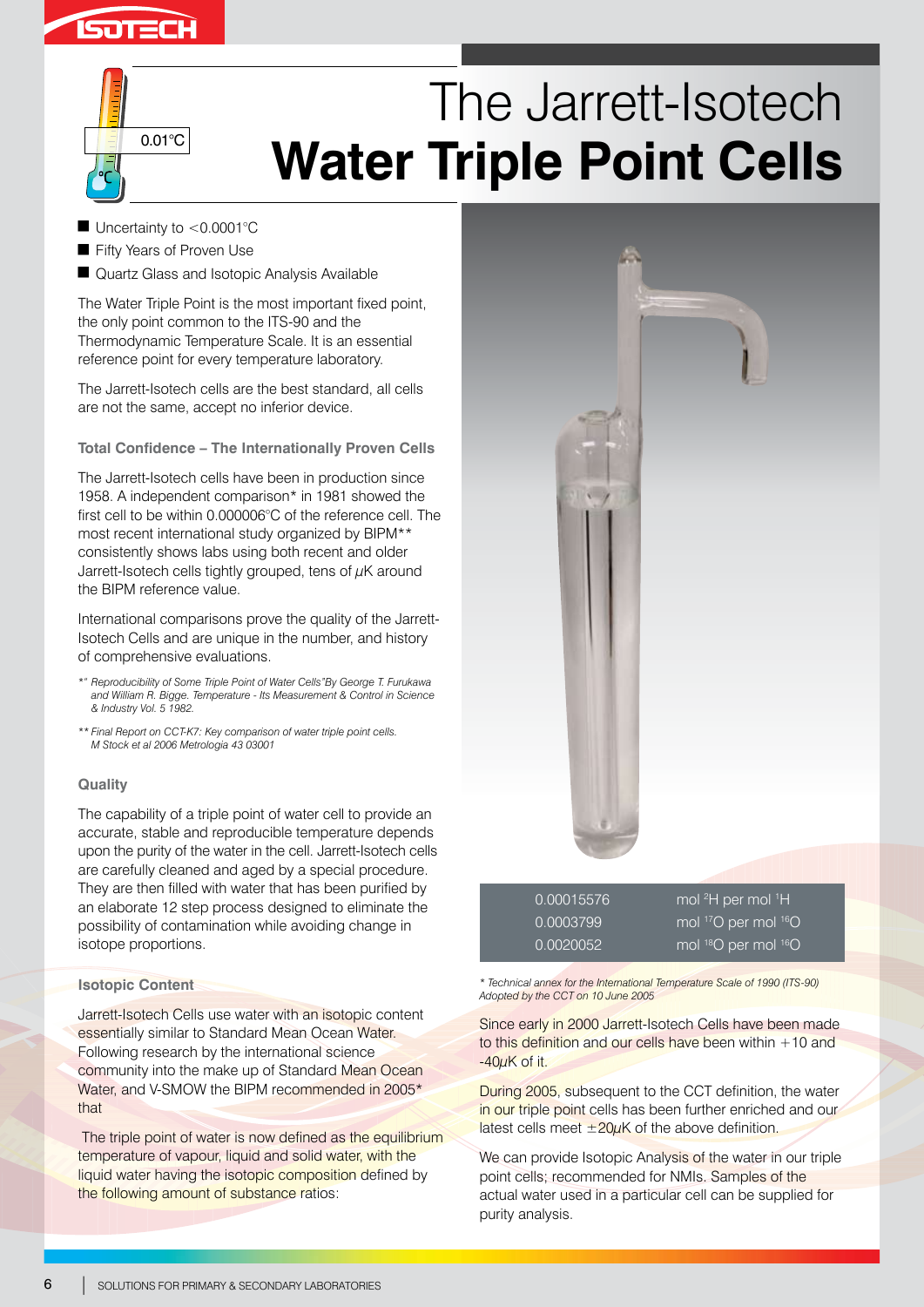

### Isotech's unique KT Water Triple Point Cell

#### **Quartz vs Borosilicate Glass**

The special cleaning and ageing of the usual borosilicate glass ensure, and the evaluations demonstrate, the long life of the cells. Selected cell types are available in quartz construction which are expected to last ten times longer.

### **Performance**

The cells include a certificate of conformance.

A UKAS calibration service is available for all of our water triple point cells. The larger cells can be UKAS certified to  $<$   $\pm$ 0.1mK, 2 Sigma. This will benefit the most demanding of NMIs and users.

More cost effective calibration options to uncertainties of  $\pm$ 0.1 and  $\pm$ 0.5mK are also available. Regardless of calibration the Jarrett-Isotech cells are reproducible to ±0.000020°C and after equilibrium has been reached the inner melt of the ice mantle will give stability of ±0.00001°C



Reverting to the very first designs of water triple point cells, Isotech produce a cell with Isotopic analysis, a McLeod gauge to assess any trapped air and an attached flask where the cell's water can be transferred and redistilled. By accounting for these sources of uncertainty we claim that this cell represents the ultimate reference for those requiring cells as close to ITS-90 as possible. Please ask for a copy of a comprehensive report describing the cell, its operation and performance.

#### **Model Types**

Premium Water Triple Point Cells - Borosilicate Glass

These Premium Cells can be calibrated to an uncertainty of  $\lt$  +/-0.0001°C (0.1mK)

A11-50-270\* A13-50-270\* B11-50-270\* B11-65-270\* B13-65-270 B16-65-270

*\*Also available in Quartz Glass*

## Further Laboratory Water Triple Point Cells

These cells have shorter immersion depth and can be calibrated to an uncertainty of  $\pm 0.0001$ °C (0.1mK)

B12-40-210 B12-46-210

### Slim Water Triple Point Cell

B8-30-130

This small cell fits into portable Dry Block Calibrators for use outside of the calibration laboratory. It can be calibrated to  $\pm$ 0.0005°C (0.5mK)

## **Performance**

### **Accuracy**

The equilibrium temperature of the Jarrett-Isotech Triple Point of Water Cell is within  $\pm 20 \mu$ K of the 2005 definition as described in CCT/05- 07/rev(2). We can provide Isotopic Analysis of the water in our triple point cells; recommended for NMIs.

#### Reproducibility

The equilibrium temperature of a cell will repeat to within  $\pm 0.000,02^{\circ}$ C of the mean equilibrium temperature.

#### **Stability**

After equilibrium is reached, the temperature of the inner melt of an ice mantle will remain constant to within  $\pm$ 0.000.01°C for as long as the mantle can be preserved (up to 90 days in some instances).

#### Life

Cells made from Borosilicate Glass may drift lower in temperature by up to 0.1mK after 10 to 20 years. Cells made from Quartz are expected to last 10 times longer.